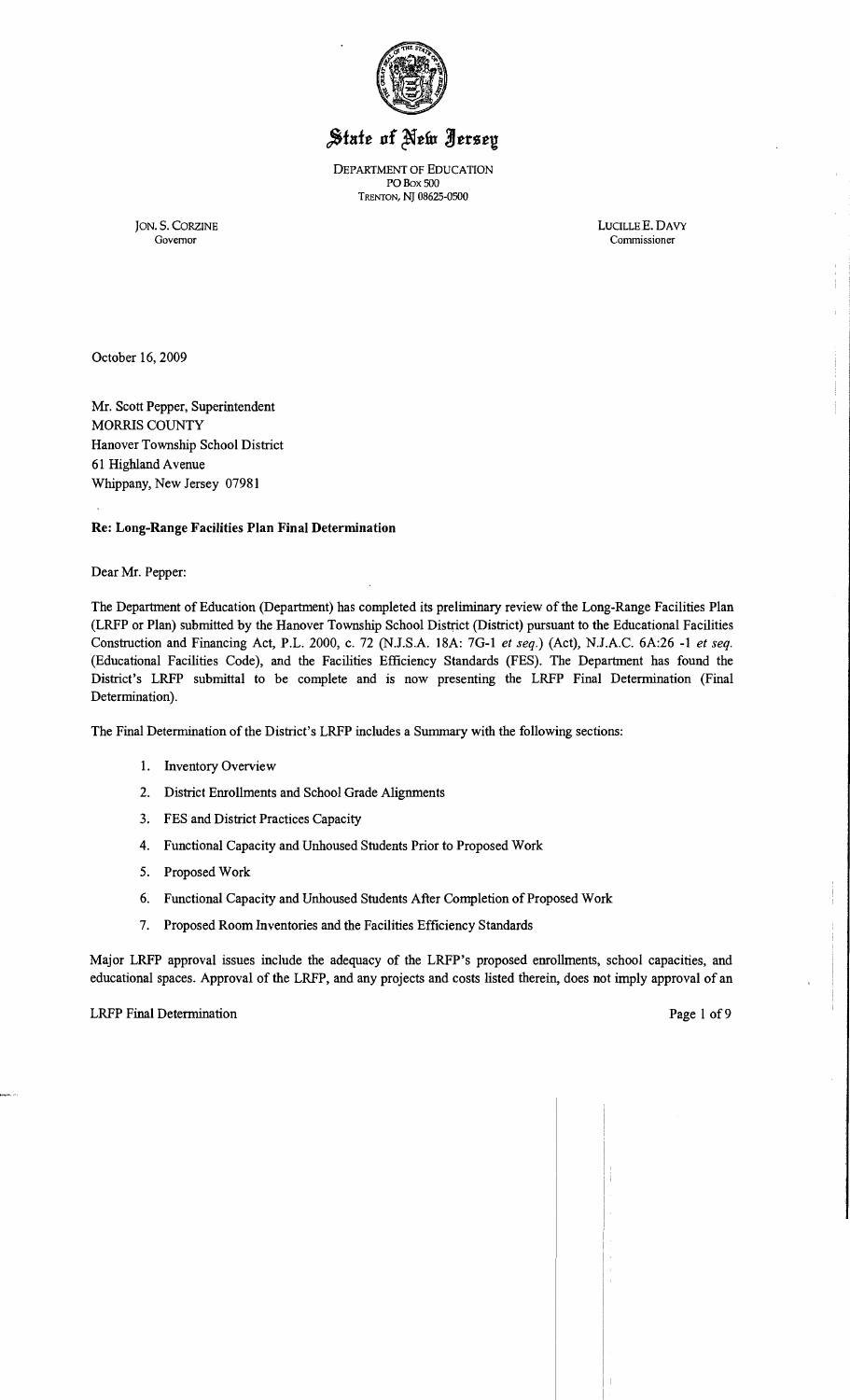individual school facilities project or its corresponding costs and eligibility for State support under the Act. Similarly, approval of the LRFP does not imply approval of portions of the Plan that are inconsistent with the Department's FES and proposed building demolition or replacement. Detennination of preliminary eligible costs and final eligible costs will be made at the time of the approval of a particular school facilities project pursuant to NJ.S.A. 18A:7G-5. The District must submit a feasibility study as part of the school facilities project approval process, pursuant to N.J.S.A. 18A:7G-7b, to support proposed building demolition or replacement. The feasibility study should demonstrate that a building might pose a risk to the safety of the occupants after rehabilitation or that rehabilitation is not cost-effective.

Following the approval of the LRFP, the District may submit an amendment to the approved LRFP for Department review. Unless and until an amendment to the LRFP is submitted to and approved by the Commissioner of the Department pursuant to NJ.S.A. 18A:7G-4(c), the approved LRFP shall remain in effect. The District may proceed with the implementation of school facilities projects that are consistent with the approved LRFP whether or not the school facilities project contains square footage that may be ineligible for State support.

We trust that this document will adequately explain the Final Determination and allow the District to move forward with the initiation of projects within its LRFP. Please contact Cathy Bravo at the Office of School Facilities at (609) 943-5888 with any questions or concerns that you may have.

Sincerely,

Inville Gray

Lucille E. Davy Commissioner

Enclosure

c: John Hart, Chief of Staff

Kathleen C. Serafino, Morris County, Acting Executive County Superintendent Bernard E. Piaia, Director, School Facilities, Office of the Chief of Staff Susan Kutner, Director, Policy and Planning, School Facilities, Office of the Chief of Staff Cathy Bravo, County Manager, School Facilities, Office of the Chief of Staff

Ť.  $\pm$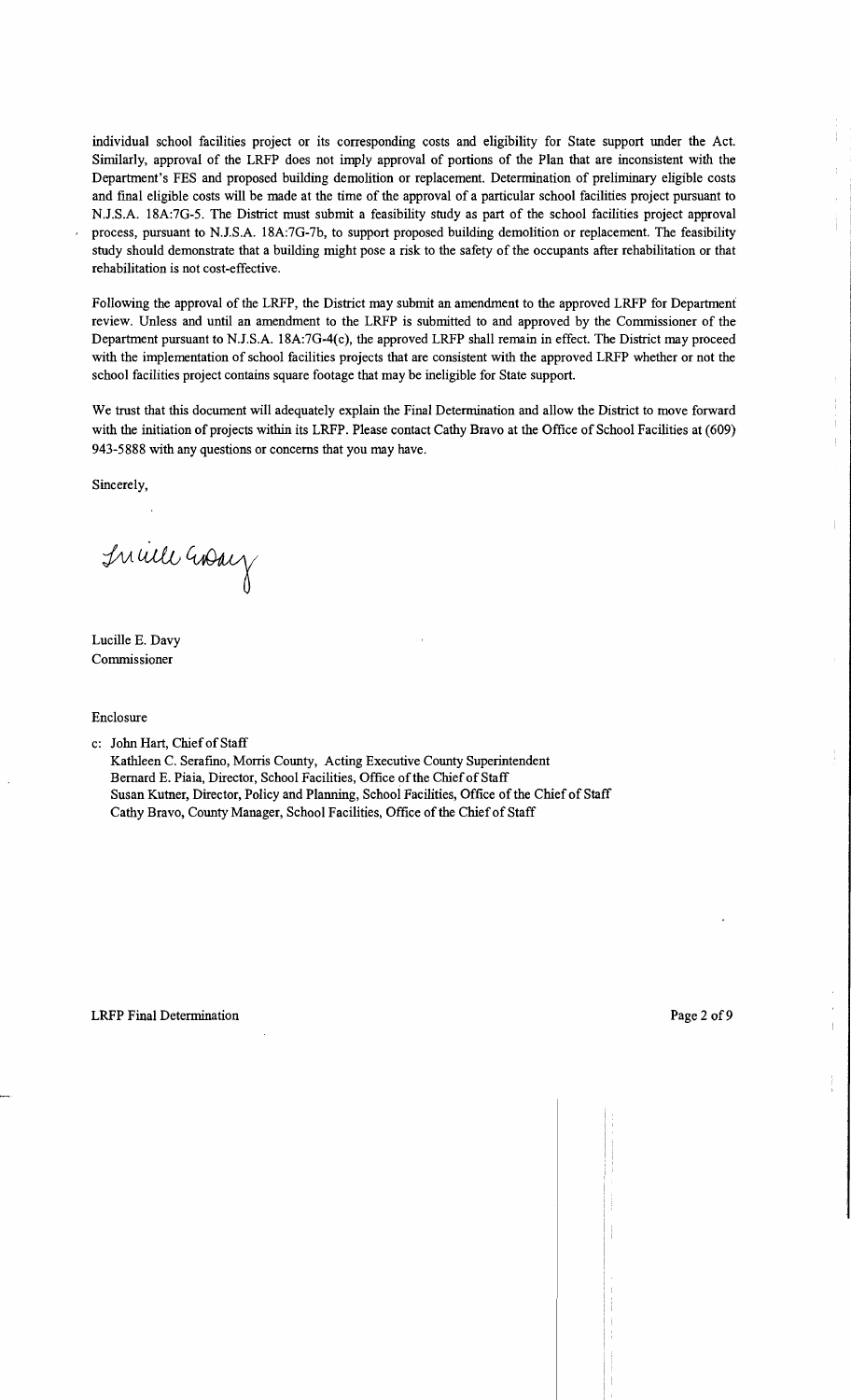# LONG-RANGE FACILITIES PLAN

# **Final Determination Summary**

Hanover Township School District

The Department of Education (Department) has completed its review of the Long-Range Facilities Plan (LRFP or Plan) submitted by the Hanover Township School District (District) pursuant to the Educational Facilities Construction and Financing Act, P.L. 2000, *c.*72 (N.J.S.A. 18A:7G-1 *et seq.*) (Act), N.J.A.C. 6A:26-1 et seq. (Educational Facilities Code), and the Facilities Efficiency Standards (FES).

This is the Department's Final Determination Summary (Summary) of the LRFP. The Summary is based on the standards set forth in the Act, the Educational Facilities Code, the FES, District entered data in the LRFP and Project Application and Tracking System (LRFP website), and District supplied supporting documentation. The Summary consists of seven sections. The referenced reports in *italic* text are standard LRFP reports available on the Department's LRFP website.

#### 1. Inventory Overview

The District provides services for students in grades PKSE-8. The predominant existing school grade configuration is K-8. The predominant proposed school grade configuration is K-8. The District is classified as an "Under 55" district for funding purposes.

The District identified existing and proposed schools, sites, buildings, playgrounds, playfields, and parking lots in its LRFP. The total number of existing and proposed district-owned or leased schools, sites, and buildings are listed in Table 1. A detailed description of each asset can be found in the LRFP website report titled *"Site Asset Inventory Report. "* 

|                                                      | <b>Existing</b> | <b>Proposed</b> |
|------------------------------------------------------|-----------------|-----------------|
| Sites:                                               |                 |                 |
| <b>Total Number of Sites</b>                         |                 |                 |
| Number of Sites with no Buildings                    |                 |                 |
| Number of Sites with no Instructional Buildings      |                 |                 |
| <b>Schools and Buildings:</b>                        |                 |                 |
| <b>Total Number of Schools</b>                       |                 |                 |
| <b>Total Number of Instructional Buildings</b>       |                 |                 |
| Total Number of Administrative and Utility Buildings |                 |                 |
| <b>Total Number of Athletic Facilities</b>           |                 |                 |
| <b>Total Number of Parking Facilities</b>            |                 |                 |
| <b>Total Number of Temporary Facilities</b>          |                 |                 |

#### Table 1: Inventory Summary

 $\mathfrak{f}$ 

ţ.

ţ

 $\bar{\mathcal{A}}$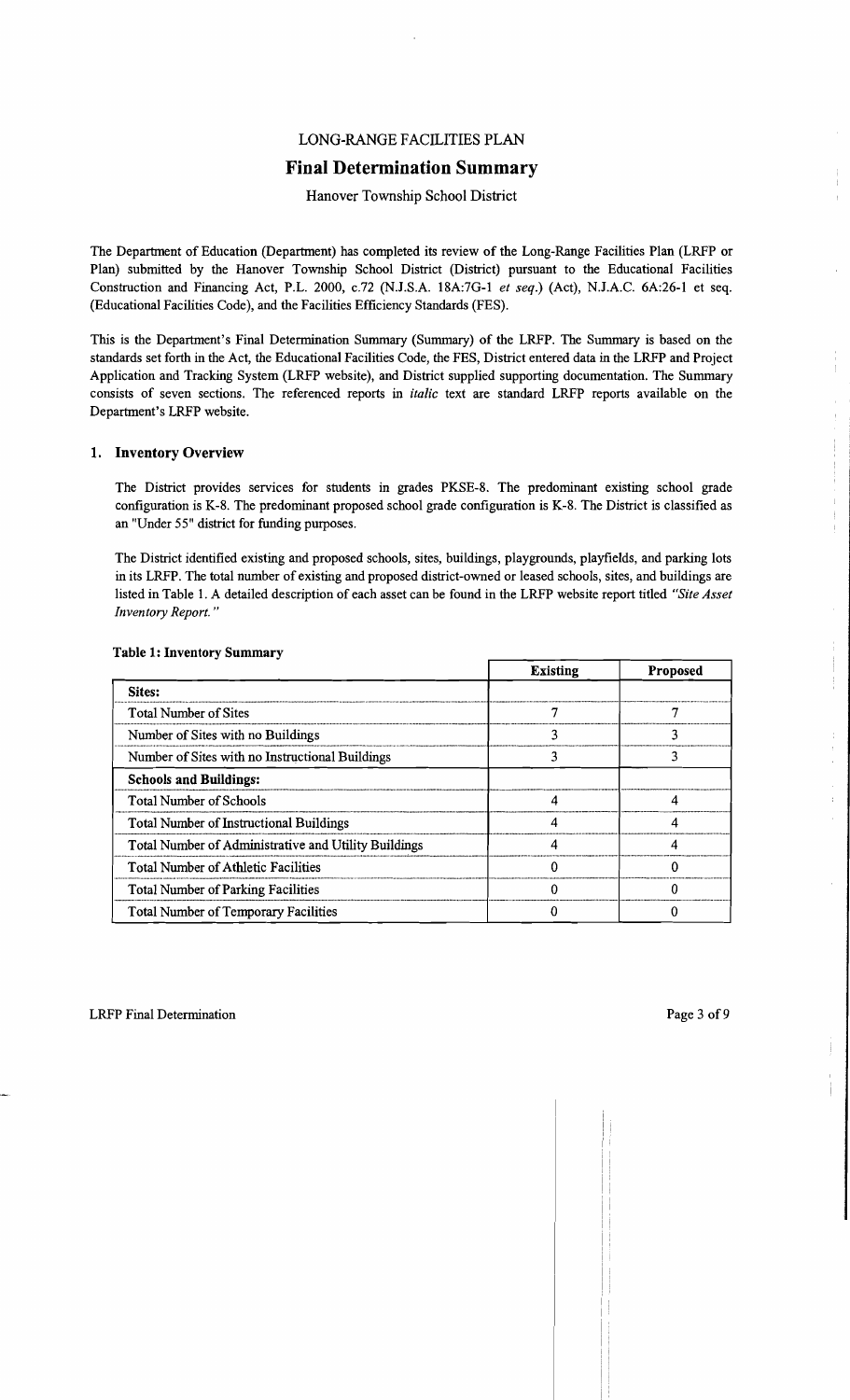As directed by the Department, incomplete school facilities projects that have project approval from the Department are represented as "existing" in the Plan. District schools with incomplete approved projects that include new construction or the reconfiguration of existing program space are as follows:  $n/a$ .

Major conclusions are as follows:

- The District is proposing to maintain the existing number of District-owned or leased sites.
- The District is proposing to maintain the existing number of District-owned or operated schools.
- The District is proposing to maintain the existing number of District-owned or leased instructional buildings. The District is proposing to maintain the existing number of District-owned or leased noninstructional buildings.

FINDINGS The Department has determined that the proposed inventory is adequate for review of the District's LRFP. However, the LRFP determination does not imply approval of an individual school facilities project listed within the LRFP. The District must submit individual project applications for project approval. If building demolition or replacement is proposed, the District must submit a feasibility study, pursuant to NJ.S.A. 18A:7G-7b, as part of the application for the specific school facilities project.

## 2. District Enrollments and School Grade Alignments

The District determined the number of students, or "proposed emollments," to be accommodated in the LRFP on a district-wide basis and in each school. The District's existing and proposed emollments and the cohortsurvival projection provided by the Department on the LRFP website are listed in Table 2. Detailed information can be found in the LRFP website report titled *"Enrollment Projection Detail.* " Existing and proposed school emollments and grade alignments can be found in the report titled *"Enrollment and School Grade Alignment. "* 

|                             | <b>Actual Enrollments</b><br>2005 | <b>District Proposed</b><br><b>Enrollments</b> | <b>Department's LRFP</b><br><b>Website Projection</b> |
|-----------------------------|-----------------------------------|------------------------------------------------|-------------------------------------------------------|
| Grades K-12:                |                                   |                                                |                                                       |
| Grades K-5, including SCSE  | 1,058                             | 1,013                                          | 1,013                                                 |
| Grades 6-8, including SCSE  | 497                               | 617                                            | 617                                                   |
| Grades 9-12, including SCSE |                                   |                                                |                                                       |
| <b>Totals K-12</b>          | 1,555                             | 1,630                                          | 1.630                                                 |
| Pre-Kindergarten:           |                                   |                                                |                                                       |
| Pre-Kindergarten, Age 3     |                                   |                                                | 0                                                     |
| Pre-Kindergarten, Age 4     |                                   |                                                | 0                                                     |
| Pre-Kindergarten, SCSE      | 20                                | 20                                             | 20                                                    |

## Table 2: Enrollment Comparison

*"SCSE"* = *Self-Contained Special Education* 

Major conclusions are as follows:

The District elected to use the Department's LRFP website projection. Supporting documentation was submitted to the Department as required to justify the proposed emollments.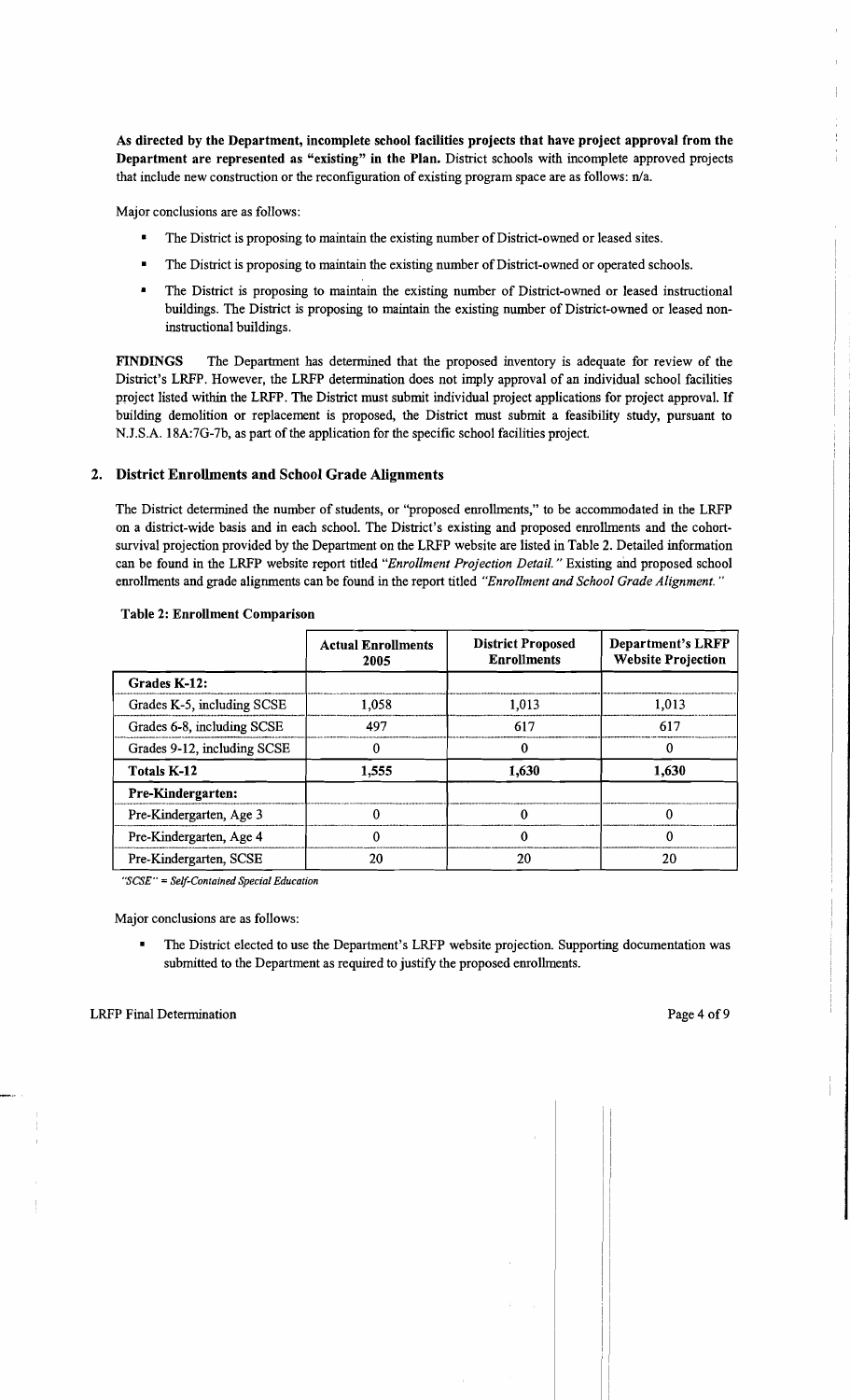- The District is planning for increasing enrollments.
- The District is not an ECPA (Early Childhood Program Aid) District.

FINDINGS The Department has determined that the District's proposed emollments are supportable for review of the District's LRFP. The Department will require a current emollment projection at the time an application for a school facilities project is submitted incorporating the District's most recent Fall Emollment Report in order to verify that the LRFP's planned capacity is appropriate for the updated emollments.

## 3. FES and District Practices Capacity

The proposed room inventories for each school were analyzed to determine whether the LRFP provides adequate capacity for the proposed emollments. Two capacity calculation methods, called *"FES Capacity"* and *"District Practices Capacity,* " were used to assess existing and proposed school capacity in accordance with the FES and District program delivery practices. A third capacity calculation, called *"Functional Capacity, "*  determines Unhoused Students and potential State support for school facilities projects. Functional Capacity is analyzed in Section 5 of this Summary.

- *FES Capacity* only assigns capacity to pre-kindergarten *(if district-owned or operated),* kindergarten, general, and self-contained special education classrooms. No other room types are considered to be capacity-generating. Class size is based on the FES and is prorated for classrooms that are sized smaller than FES classrooms. FES Capacity is most accurate for elementary schools, or schools with non-departmentalized programs, in which instruction is "homeroom" based. This capacity calculation may also be accurate for middle schools depending upon the program structure. However, this method usually significantly understates available high school capacity since specialized spaces that are typically provided in lieu of general classrooms are not included in the capacity calculations.
- *District Practices Capacity* allows the District to include specialized room types in the capacity calculations and adjust class size to reflect actual practices. This calculation is used to review capacity and emollment coordination in middle and high schools.

A capacity utilization factor in accordance with the FES is included in both capacity calculations. A 90% capacity utilization rate is applied to classrooms serving grades K-8. An 85% capacity utilization rate is applied to classrooms serving grades 9-12. No capacity utilization factor is applied to preschool classrooms.

Table 3 provides a summary of existing and proposed district-wide capacities. Detailed infonnation can be found in the LRFP website report titled *"FES and District Practices Capacity. "* 

|                                                 | <b>Total FES Capacity</b> | <b>Total District Practices Capacity</b> |  |
|-------------------------------------------------|---------------------------|------------------------------------------|--|
| $(A)$ Proposed Enrollments                      | 1.650                     | 1.650                                    |  |
| $($ B) Existing Capacity                        | 1,513.98                  | 1.598.10                                 |  |
| <i><b>*Existing Capacity Status (B)-(A)</b></i> | $-136.02$                 | -51.90                                   |  |
| $(C)$ Proposed Capacity                         | 1,557.18                  | 1.664.40                                 |  |
| <b>*Proposed Capacity Status (C)-(A)</b>        | $-92.82$                  | 14.40                                    |  |

#### Table 3: FES and District Practices Capacity Summary

... *Positive numbers signify surplus capacity; negative numbers signify inadequate capacity. Negative values for District Practices capacity are acceptable if proposed enrollments do not exceed 100% capacity utilization.*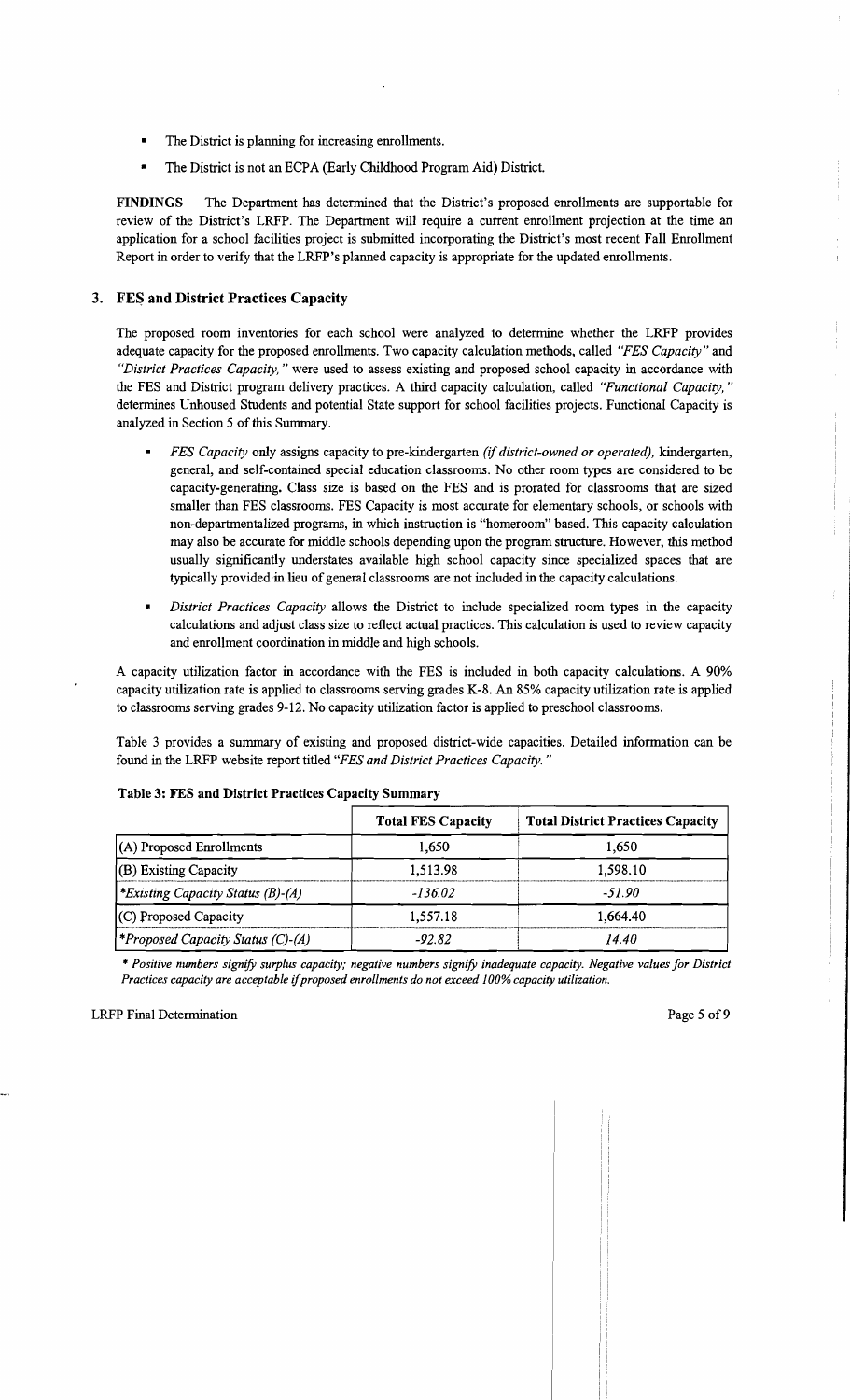Major conclusions are as follows:

- The District has appropriately coordinated proposed school capacities and enrollments in the LRFP.
- Adequate justification has been provided by the District if capacity for a school deviates from the proposed enrollments by more than 5%.

**FINDINGS** The Department has determined that the proposed District capacity, in accordance with the proposed enrollments, is adequate for review of the District's LRFP. The Department will require a current enrollment projection at the time an application for a school facilities project is submitted, incorporating the District's most recent Fall Enrollment Report, in order to verify that the LRFP's planned capacity meets the District's updated enrollments.

# **4. Functional Capacity and Unhoused Students Prior to Proposed Work**

*Functional Capacity* was calculated and compared to the proposed enrollments to provide a preliminary estimate of Unhoused Students and new construction funding eligibility. Functional Capacity is the adjusted gross square footage of a school building *(total gross square feet minus excluded space)* divided by the minimum area allowance per Full-time Equivalent student for the grade level contained therein. Unhoused Students is the number of students projected to be enrolled in the District that exceeds the Functional Capacity of the District's schools pursuant to NJ.A.C. 6A:26-2.2(c).

*"Excluded Square Feet"* in the LRFP Functional Capacity calculation includes (1) square footage exceeding the FES for any pre-kindergarten, kindergarten, general education, or self-contained special education classroom; (2) grossing factor.square footage *(corridors, stairs, mechanical rooms, etc.)* that exceeds the FES allowance, and (3) square feet proposed to be demolished or discontinued from use. Excluded square feet may be revised during the review process for individual school facilities projects.

Table 4 provides a preliminary assessment of Functional Capacity, Unhoused Students, and Estimated Maximum Approved Area for the various grade groups in accordance with the FES. Detailed information concerning the calculation and preliminary excluded square feet can be found in the LRFP website reports titled *"Functional Capacity and Unhoused Students"* and *"Functional Capacity Excluded Square Feet. "* 

|                      |            | В          |           |                |                          |
|----------------------|------------|------------|-----------|----------------|--------------------------|
|                      |            | Estimated  |           | D              | $E = C x D$              |
|                      | A          | Existing   | $C = A-B$ | Area           | <b>Estimated Maximum</b> |
|                      | Proposed   | Functional | Unhoused  | Allowance      | Approved Area for        |
|                      | Enrollment | Capacity   | Students  | (gsf/students) | <b>Unhoused Students</b> |
| Elementary $(K-5)^*$ | 1,013      | 1,213.04   | 0         | 125.00         | O                        |
| Middle $(6-8)$       | 617        | 844.07     | 0         | 134.00         |                          |
| $High(9-12)$         | 0          | 0          | 0         | 151.00         |                          |
| Totals K-12          | 1,630      | 2,057.11   |           |                |                          |

#### **Table 4: Functional Capacity and Unhoused Students Prior to Proposed Work**

*\*Pre-kindergarten students are not included* in *the calculations.*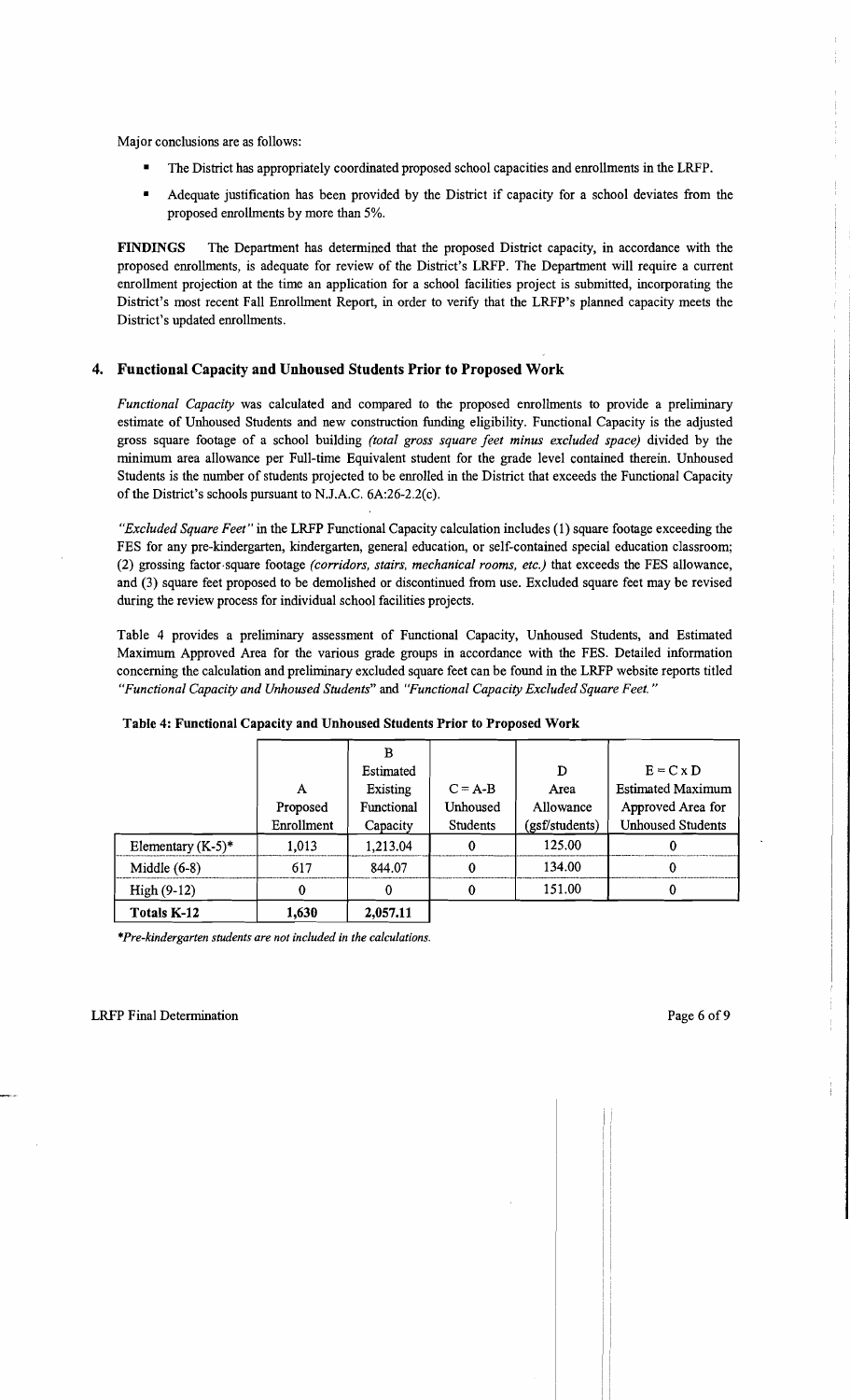Major conclusions are as follows:

- The calculations for "Estimated Existing Functional Capacity" do not include school facilities projects that have been approved by the Department but were not under construction or complete at the time of Plan submission.
- The District, based on the preliminary LRFP assessment, does not have Unhoused Students for the following FES grade groups: Grades PK, K-5, 6-8.
- The District, based on the preliminary LRFP assessment, has Unhoused Students for the following FES grade groups: n/a.
- The District is not an ECPA district. Therefore, pre-kindergarten students are not included in the calculations. Unhoused pre-kindergarten self-contained special education students are eligible for State support. A determination of square footage eligible for State support will be made at the time an application for a specific school facilities project is submitted to the Department for review and approval.
- The District is not proposing to demolish or discontinue the use of existing District-owned instructional space. The Functional Capacity calculation excludes square feet proposed to be demolished or discontinued for the following FES grade groups: n/a.

FINDINGS Functional Capacity and Unhoused Students calculated in the LRFP are preliminary estimates. Justification for square footage in excess of the PES and the determination of additional excluded square feet, Preliminary Eligible Costs (PEC), and Final Eligible Costs (FEC) will be included in the review process for specific school facilities projects. A feasibility study undertaken by the District is required if building demolition or replacement is proposed per N.J.A.C. 6A:26-2.3(b)(1O).

# 5. Proposed Work

The District was instructed to review the condition of its facilities and sites and to propose corrective *"system"*  and *"inventory"* actions in its LRFP. *"System"* actions upgrade existing conditions without changing spatial configuration or size. Examples of system actions include new windows, finishes, and mechanical systems. *"Inventory"* actions address space problems by removing, adding, or altering sites, schools, buildings and rooms. Examples of inventory actions include building additions, the reconfiguration of existing walls, or changing room use.

Table 5 summarizes the type of work proposed in the District's LRFP for instructional buildings. Detailed information can be found in the LRFP website reports titled *"Site Asset Inventory," "LRFP Systems Actions Summary,* " *and "LRFP Inventory Actions Summary. "* 

| <b>Type of Work</b>                  | <b>Work Included in LRFP</b> |  |
|--------------------------------------|------------------------------|--|
| <b>System Upgrades</b>               | Yes                          |  |
| <b>Inventory Changes</b>             |                              |  |
| Room Reassignment or Reconfiguration | Yes                          |  |
| <b>Building Addition</b>             | N٥                           |  |
| New Building                         |                              |  |

Table 5: Proposed Work for Instructional Buildings

LRFP Final Determination **Page 7 of 9**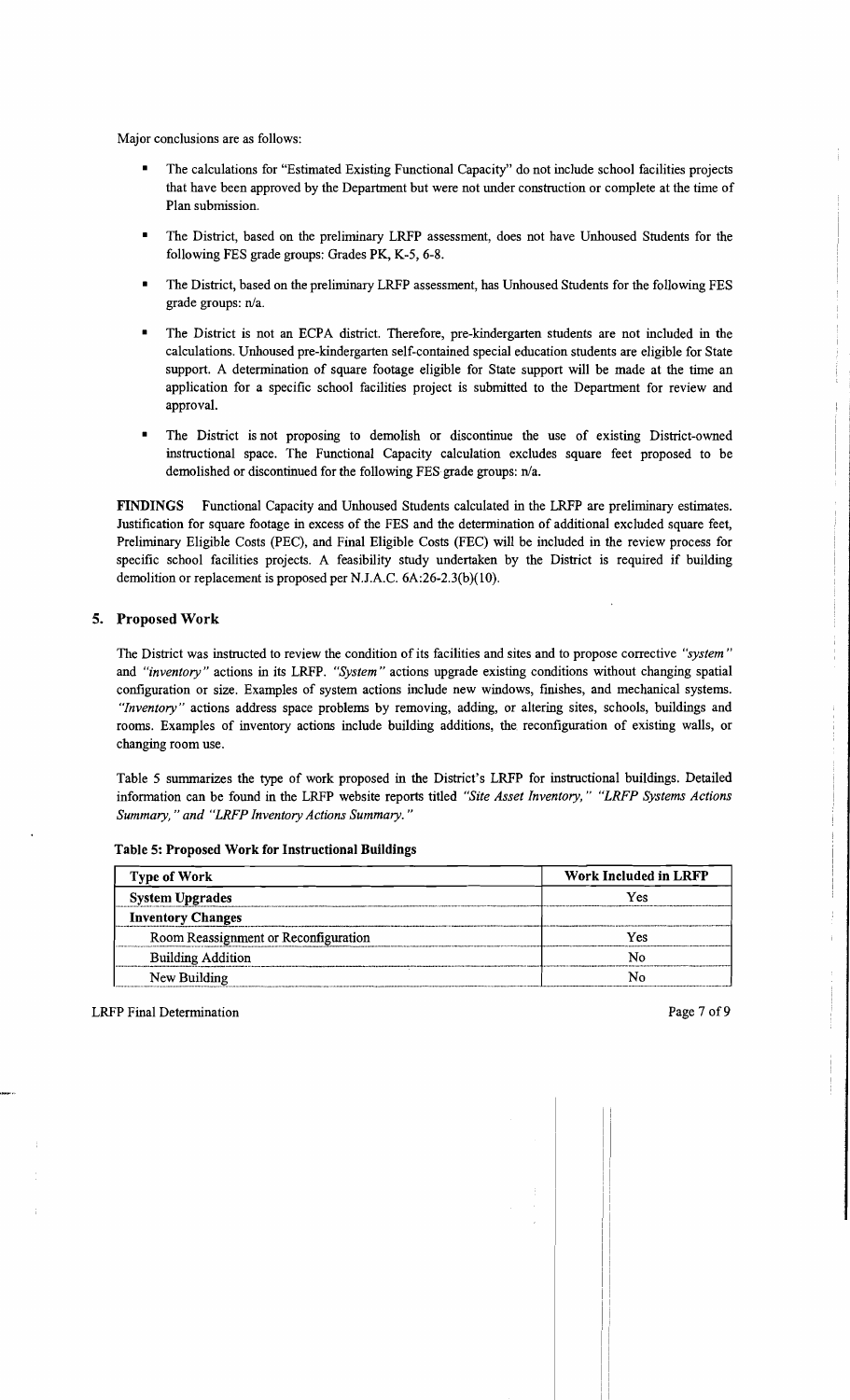#### Table 5: Proposed Work for Instructional Buildings

| Partial or Whole Building Demolition or Discontinuation of Use | Nι |
|----------------------------------------------------------------|----|
| New Site                                                       |    |

Major conclusions are as follows:

- The District has proposed system upgrades in one or more instructional buildings.
- The District has proposed inventory changes, excluding new construction, in one or more instructional buildings.
- The District has not proposed new construction in lieu of rehabilitation in one or more instructional buildings.

Please note that costs represented in the LRFP are for capital planning purposes only. Estimated costs are not intended to represent preliminary eligible costs or final eligible costs of approved school facilities projects.

The Act (N.I.SA l8A:7G-7b) provides that all school facilities shall be deemed suitable for rehabilitation unless a pre-construction evaluation undertaken by the District demonstrates to the satisfaction of the Commissioner that the structure might pose a risk to the safety of the occupants even after rehabilitation or that rehabilitation is not cost-effective. Pursuant to N.J.A.C.  $6A:26-2.3(b)(10)$ , the Commissioner may identify school facilities for which new construction is proposed in lieu of rehabilitation for which it appears from the information presented that new construction is justified, provided, however, that for such school facilities so identified, the District must submit a feasibility study as part of the application for the specific school facilities project. The cost of each proposed building replacement is compared to the cost of additions or rehabilitation required to eliminate health and safety deficiencies and to achieve the District's programmatic model.

Facilities used for non-instructional or non-educational purposes are ineligible for State support under the Act. However, projects for such facilities shall be reviewed by the Department to determine whether they are consistent with the District's LRFP and whether the facility, if it is to house students (full or part time) conforms to educational adequacy requirements. These projects shall conform to all applicable statutes and regulations.

FINDINGS The Department has determined that the proposed work is adequate for review of the District's LRFP. However, Department approval of proposed work in the LRFP does not imply that the District may' proceed with a school facilities project. The District must submit individual project applications with cost estimates for Department project approval. Both school facilities project approval and other capital project review require consistency with the District's approved LRFP.

## 6. Functional Capacity and Unhoused Students After Completion of Proposed Work

The *Functional Capacity* of the District's schools *after* completion of the scope of work proposed in the LRFP was calculated to highlight any remaining Unhoused Students.

Table 6 provides a preliminary assessment of Unhoused Students and Estimated Remaining Maximum Area after completion of new construction proposed in the LRFP, if applicable. Detailed information concerning the calculation can be found in the website report titled *"Functional Capacity and Unhoused Students."*